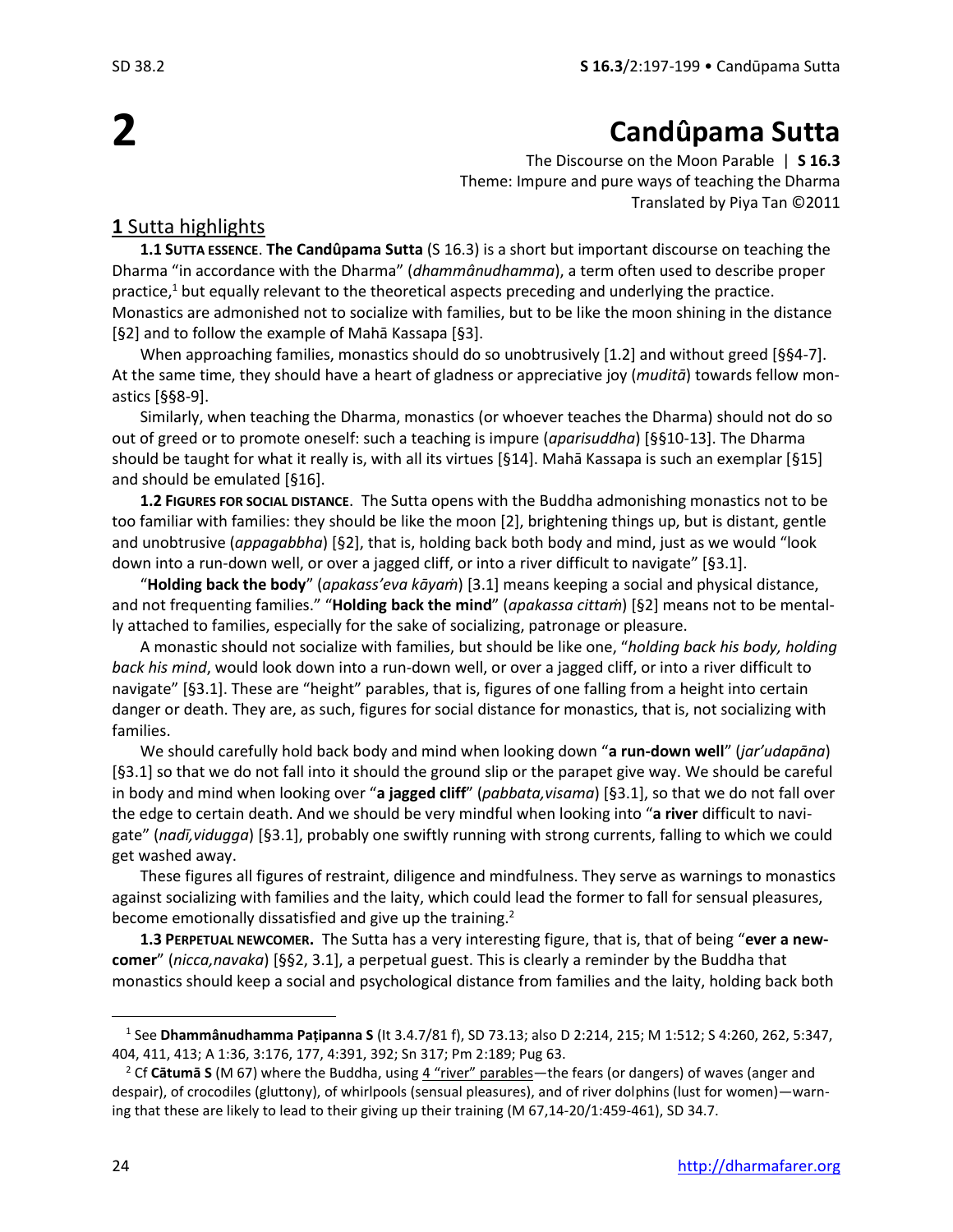body and mind [1.2]. Each time a monastic visits a family for alms or to give teachings or counselling, he does not conduct himself as if he is on intimate terms with it, but comes as a guest with a spiritual purpose.

Another sense of the "perpetual newcomer" or "first-time visitor" figure is that the monastic does not presume anything whenever he meets a lay-person. He is neither judgemental of his past nor hopeful of the future (such as thinking of personal benefits): the monastic accepts the lay person unconditionally and responds to him with a lovingkind heart, instructing him in the Dharma. This means teaching him in a manner that is spiritually beneficial to him, including answering questions he has asked before, regarding difficult topics, and being patient when he seems to have difficulty understanding or accepting any teaching.<sup>3</sup>

## **1.4 THE HAND IN THE AIR**

**1.4.1 A visual parable**. The Candûpama Sutta is unique in recording the Buddha presenting a parable by way of a hand-gesture:

Then, the Blessed One waved his hand in the air,<sup>4</sup> saying:

"Bhikshus, just as this hand is not caught up in space, grasps it not, is not bound by it,<sup>5</sup> even so, bhikshus, when a monk approaches families, his mind is not caught up in the family, grasps it not, is not bound to it, thinking:

'May those desiring gains, obtain them! May those desiring merit, make merit!' 6 [§6]

The last line means that monastics who approach families should be free from greed and envy. A monastic, far from being envious at the gains of others, should indeed rejoice, that is, show gladness (*muditā*),<sup>7</sup> when other monastics receive gifts and support from the laity: "Just as he approves of his own gains, happy with them, he approves of the gains of others, happy with them" [§8].

At the same time, a true renunciant would not exploit the faith, gullibility, delusion or ignorance of the laity, such as claiming that the giving would generate merit (*puñña*) for the giver, and that's about all there is to it.<sup>8</sup> As this is greed-based on the part of the monastics, and at least delusion-based on the part of those who give, the whole conduct would effectively be wrong livelihood, an impure act, for the monastic. 9

As well-trained renunciants who are morally virtuous and filled with lovingkindness, we would naturally feel glad at the success, happiness and goodness of others. We are happy when others, monastic or lay, are happy. Our lives are ever more unconditionally inclusive of others as we are ourselves selfless. We do not discriminate between rich and poor, powerful and humble, pleasant or unpleasant, nor in terms of class, work, race, or religion. We are mentally spacious and ungrasping, as illustrated by the Buddha's waving his hand in the air, showing how it is "not caught up in space, grasps it not, is not bound by it." [§6]

<sup>3</sup> On the Buddha's teaching even those who do not convert, see **Udumbarika S** (D 25) @ SD 1.4 (2.3).

<sup>4</sup> *Ākāse pāṇiṁ cālesi.*

<sup>5</sup> *Seyyathā'pi, bhikkhave, ayaṁ ākāse pāṇi na sajjati na gayhati na bajjhati.*

<sup>6</sup> *Labhantu lābha,kāmā, puñña,kāmā karontu puññānîti.* These thoughts reflect the desire of those desiring to receive gifts from the laity who, in oding so, as it were, "make merits." On the other hand, good monastics, far from being envious in the gains of others, show gladness (*muditā*) in such benefits.

<sup>7</sup> This is the 3rd of the 4 divine abodes (*brahma,vihāra*), ie lovingkindness (*mettā*), compassion (*karuṇā*), gladness (*muditā*) and equahimity (*upekkhā*): see *Brahma,vihāra*, SD 38.5.

<sup>8</sup> With moral virtue (*sīla*), giving (*dāna*) is a helpful in expediting our spiritual practice, esp meditation: see **Sambādh'okāsa S** (A 6.26/3:314 f), SD 15.6; *Cāgânussati*, SD 15.12; also **Mā Puñña Bhāyī S** (It 22/15), SD 2.11b.

<sup>9</sup> On wrong livelihood, see **Right livelihood**, SD 37.8 (1.3-1.4).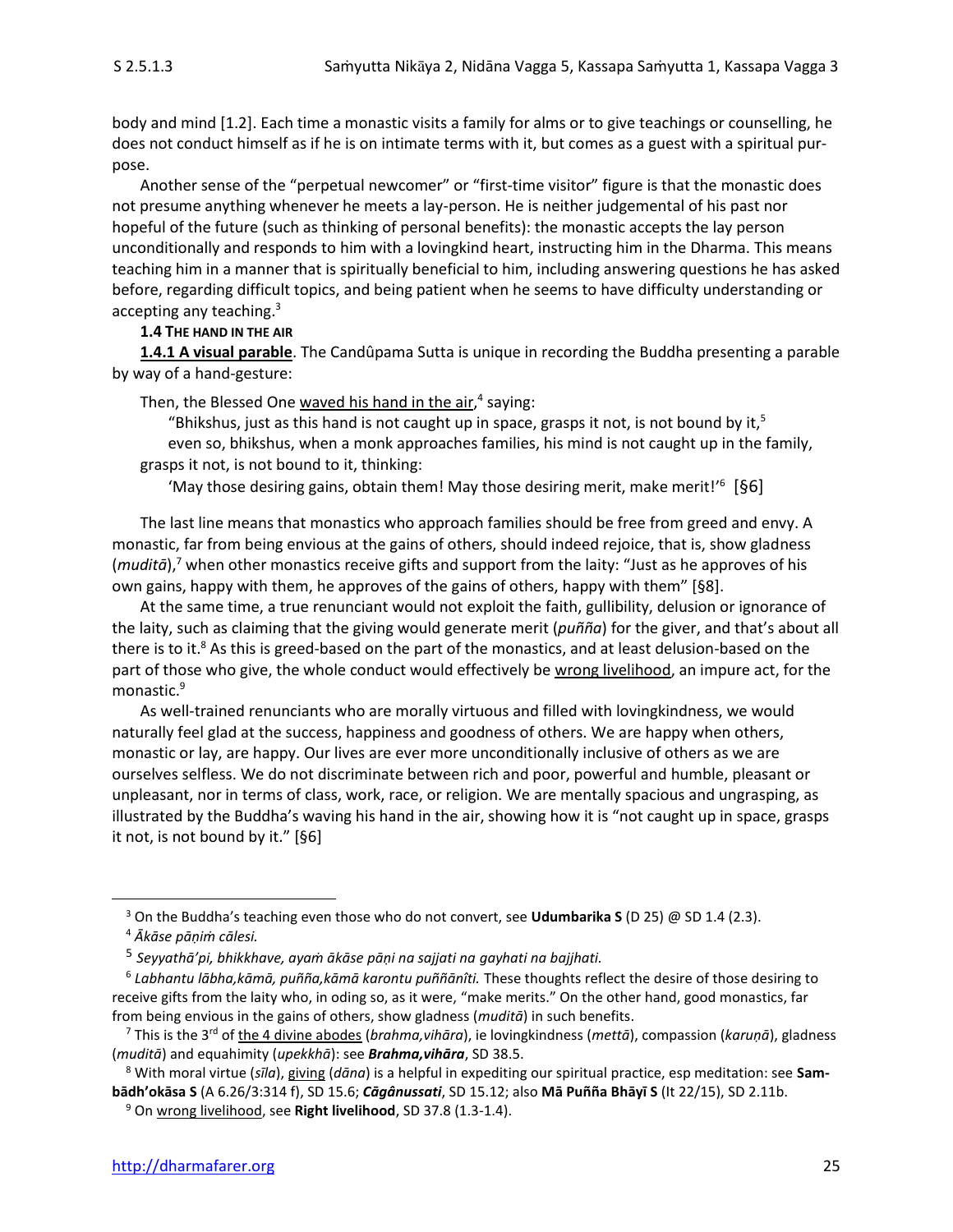The Commentary explains the Buddha's gesture: "Like twin lightnings in the blue sky, he waves his hand on both sides, above and below"<sup>10</sup> (SA 2:159). The Ṭīkā (Subcommentary) adds that the Buddha points two of his fingers up skywards<sup>11</sup> (SAT 159). The Commentary notes that this gesture or visual parable of the Buddha is a hapax legomenon or unique phrase (*sambhinna,pada*) in the Buddha Word (SA 2:169), that is, it is found nowhere (SAṬ:Be 2:159).

**1.4.2 A renunciant is not for hire**. The Buddha goes on to emphasize that monastics who approach families should be free from greed and envy [1.4.3]. When collecting or receiving alms, monastics should reflect, "May those desiring gains, obtain them! May those desiring merit, make merit!"<sup>12</sup> [§6]. This is a reflection of gladness or rejoicing when others receives gifts or make merit.<sup>13</sup> In short, a good monk, worthy of going to families for alms are those who are capable of joyful contentment, ever thinking, "May people get what they want, be it support or merits."

Even with such a mind of gladness, a good monk would only accept offerings that are proper, and not as a fee for services rendered. The Buddha himself rejects any gift that hints of any form of exchange, that the laity offers alms to the monastics *because of* the teachings or religious services rendered. This is very clear from the teachings of such discourses as **the Kasi Bhāra,dvāja Sutta** (Sn 1.4).<sup>14</sup> The renunciant is not for hire; a monastic should not be economically or gainfully employed in any way. $^{15}$  [3.3]

As such, it is clear, from both the Dharma (such as the sutta teachings here) and the Vinaya,  $^{16}$  that a monastic, by definition is a celibate renunciant who does not earn a living in any way. His task is the contemplative life, working for awakening in this life itself. If anyone who claims to be a monastic but, say, is gainfully employed in some form of business or receives some kind of remuneration, he would in fact be a lay person, and should live accordingly. This is one clearly vital way of preventing the laicization of the sangha or monastic order.

**1.4.3 Families not to be approached**. Even though the Buddha advises that monastics who approach families should be free from greed and envy, all monastics are *admonished against approaching certain kinds of family*. The first kind of family to be avoided is one that is hostile or lacks respect for the sangha. No monastic should approach a family that has no respect for the three jewels, for Dharma training, for heedfulness, or for hospitality (in short, who are hostile to Buddhism). **The (Upagantabba) Kula Sutta** (A 9.17) calls this set of qualities, the six kinds of respect (*gārava*).<sup>17</sup>

The second kind of family that monastics should not approach for alms are those who are very poor, *so as not to exploit them*. No Vinaya-abiding monastic would approach the families of those declared by the sangha to be "learners" (*sekha*).<sup>18</sup> According to the third Pāṭidesanīya rule, there are those families "elected as learners" (*sekkha,sammata*) by the sangha.

<sup>10</sup> *Nīle gagan'antare yamaka,vijjutaṁ cārayamāno viya heṭṭhā,bhāgaṁ upari,bhāgaṁ ubhato,passesu pāṇiṁ sañcāresi* (SA 2:159).

<sup>11</sup> *Aṅgulīhi nikkhanta,pabhā ākāsa,sañcalanena diguṇā hutvā ākāse vicariṁsu* (SAṬ 2:159).

<sup>12</sup> *Labhantu lābha,kāmā, puñña,kāmā karontu puññānîti.* See §6 n.

<sup>13</sup> S:B takes this line in a negative sense: see §6 n below.

<sup>14</sup> Comy calls it **Pūraḷāsa S**, "the discourse on the sacrificial cake" (SnA 400,7).

<sup>15</sup> See **Right livelihood**, SD 37.8 (1.4).

<sup>16</sup> See **Right livelihood**, SD 37.8.

<sup>17</sup> A 9.17/4:387 f = SD 37.11. Cf Tha 124, 494, 495, 1052. They are called "conditions for non-decline" (*aparihāniya dhamma*) in **Aparihāna S 1** (A 6.32/3:330 f), SD 72.8 & **Aparihāna S 2** (A 6.33/3:331), SD 72.9. For other sets of 6 conditions for non-decline, see Vbh 381 (2 sets), the 1<sup>st</sup> set expl at VbhA 507. For the well known 5 sets of 7 conditions, and 1 set of 6 conditions, found in **Mahā,parinibbāna S**, see D 16.1.6-11/2:76-81 + SD 9 (10a).

<sup>18</sup> Technically, a "learner" (*sekha* or *sekkha*) is any of the saints, short of the arhat: SD 11.1 (5) Types of saints. Here, it is used in an extended sense to refer to a family with great faith (like a streamwinner) in the three jewels. This declaration is done by a formal act (*saṅgha,kamma*), performed by an assembled conclave (similar to an act of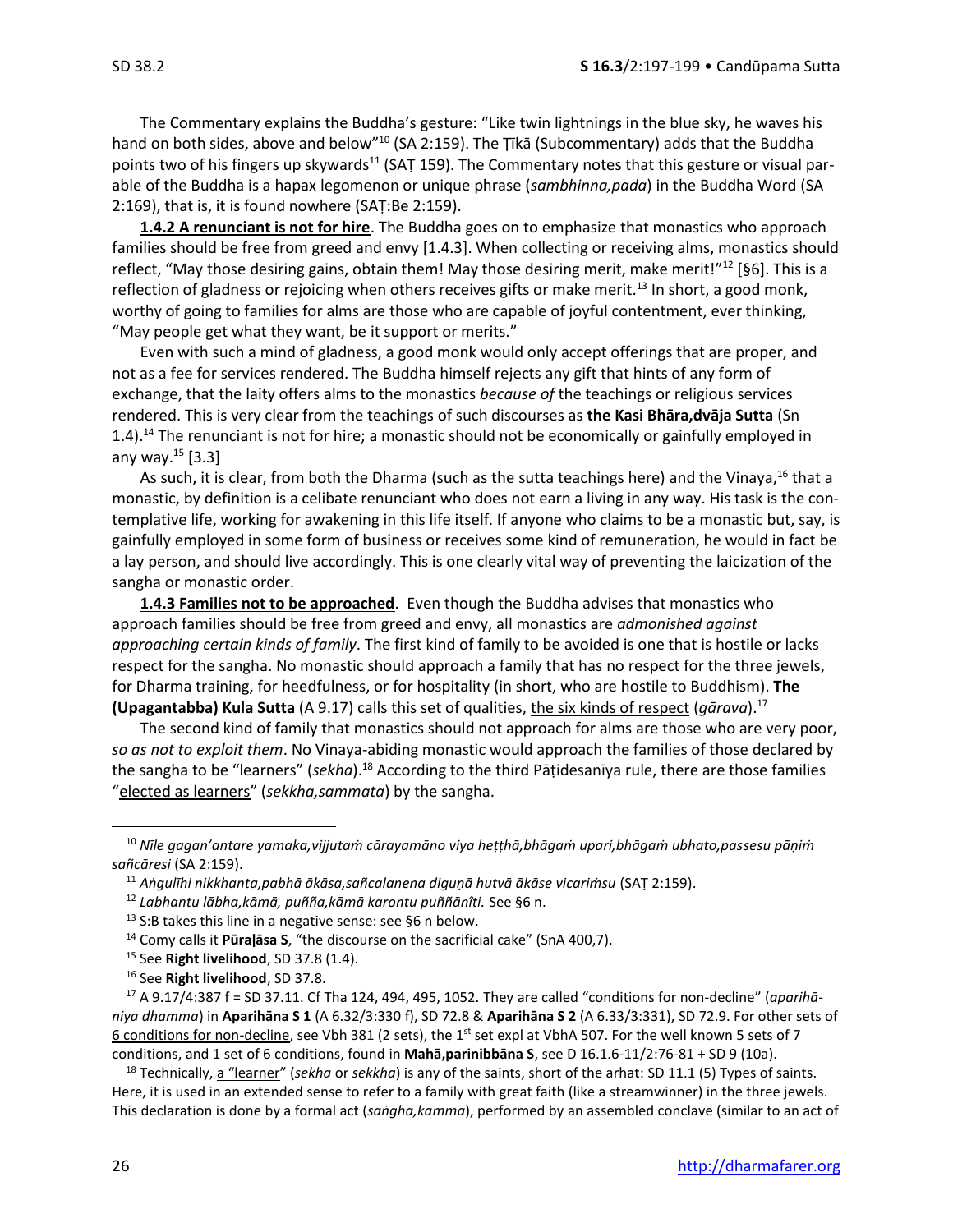Any monk, not previously invited, or not sick, who accepts food from such a family, and consumes it, should confess this before another monk, saying, "Avuso, I have fallen into a blameworthy state, unbecoming, which should be confessed: I confess it" (*Gārayhaṁ āvuso dhammaṁ āpajjaṁ asappāyaṁ pāṭidesanīyaṁ taṁ paṭidesemi*).<sup>19</sup> The purpose here is clearly to ensure that such families at least do not have further hardship by imposing on them to give alms.

## **2** The moon parable

The Samyutta Commentary elaborates on the parable of the moon as follows. The moon, sailing across the sky, does not have any intimacy, affection, or attachment for anyone, nor shows fondness, longing, or obsession with anyone, and yet it is loved by the multitude who find it pleasant. The meaning is that monastics, too, should not form any intimacy, affection or attachment, etc, for anyone, whether they are kshatriyas, or from any of the other classes. Yet, like the moon, they should approach families like the moon, loving and pleasant to the multitude. Furthermore, just as the moon dispels darkness and radiates light, so, too, they will dispel the darkness of defilements and radiate the light of wisdom (SA 2:165).

The Samyutta Ţīkā (Subcommentary) adds that the qualities listed as "holding back the body, holding back the mind, unobtrusive, ever a newcomer amongst families" refer to the parable of the moon. The moon benefits the world by keeping to its orbit, and marking the various seasons.<sup>20</sup> Even so, a monk, moving in whichever quarter, benefits the families (SAȚ:Be 2:157 f).<sup>21</sup>

The moon parable and the example of Mahā Kassapa are quoted by Budhaghosa in his **Visuddhi, magga** as exemplifying the true renunciant who follows the ascetic practice of the "house-to-house seeker" (*sapadāna,cārik'aṅga*).<sup>22</sup> Here he quotes two untraced verses (or he might have composed them himself) on such a monk:

*Candûpamo nicca,navo kulesu* Like the moon, ever a newcomer amongst families. *amaccharī sabba,samânukampo* without envy, compassionate to all alike, *kulûpak'ādīnava,vippamutto* free from the dangers of being dependent on houses, *hotîdha bhikkhu sapadāna,cārī* a monk is here a house-to-house alms-seeker.

*Loluppa,cārañ ca pahāya tasmā* As such, forsaking the self-indulgent conduct, *okkhitta,cakkhu yuga,matta,dassī* he wanders about with eyes downcast a plough-length, *ākaṅkhamāno bhuvi seri,cāra*ṁ without a wish, he freely roams the world, *careyya dhīro sapadāna,cāran'ti* he would wisely live by the house-to-house alms.

(Untraced: Vism 2.34/68)

## **3** Key words and terms

#### **3.1** *APAKASSA*

parliament), consisting of a motion and a single proclamation, after which it is carried (*ñatti,dutiya kamma*) (Pāṭd 4.1 @ V 4:180,21-24).

 $19$  For monks: Pāṭd 3 (V 4:180,22-27). On confession (monastic), see SD 8.10 (5.1).

<sup>20</sup> The moon courses through 3 regular seasons: the dry season or "goat's course" (*aja,vīthi*) is from the months of Citta to Āsāḷha (Mar-Jul), the rains or "naga's course" (*nāga,vīthi*) (Jul-Nov), and the cold season or "cow's course" (*go,vīthi*) (Nov-Mar) (SAṬ:BE 2:157). On the Indian months, see SD 1.1 (1).

<sup>21</sup> *Cando lokânuggahena aja,vīthi,ādikā nānā,vīthiyo paṭipajjati, evaṁ bhikkhu taṁ taṁ disaṁ upagacchati kulânuddayāya. Yathā cando kaṇha,pakkhato sukka,pakkhaṁ upagacchanto kalāhi vaḍḍhamāno hutvā nicca,navo hoti, evaṁ bhikkhu kaṇha,pakkhaṁ pahāya sukka,pakkhaṁ upagantvā guṇehi vaḍḍhamāno lokassa vā pāmojja, pāsaṁsaṭṭho nicca,navatāya canda,sama,citto adhun'upasampanno viya ca nicca,navo hutvā carati*. (SAṬ:Be 2:157 f)

<sup>22</sup> On the 13 ascetic practices (*dhutaṅga*), see SD 3.15 (2).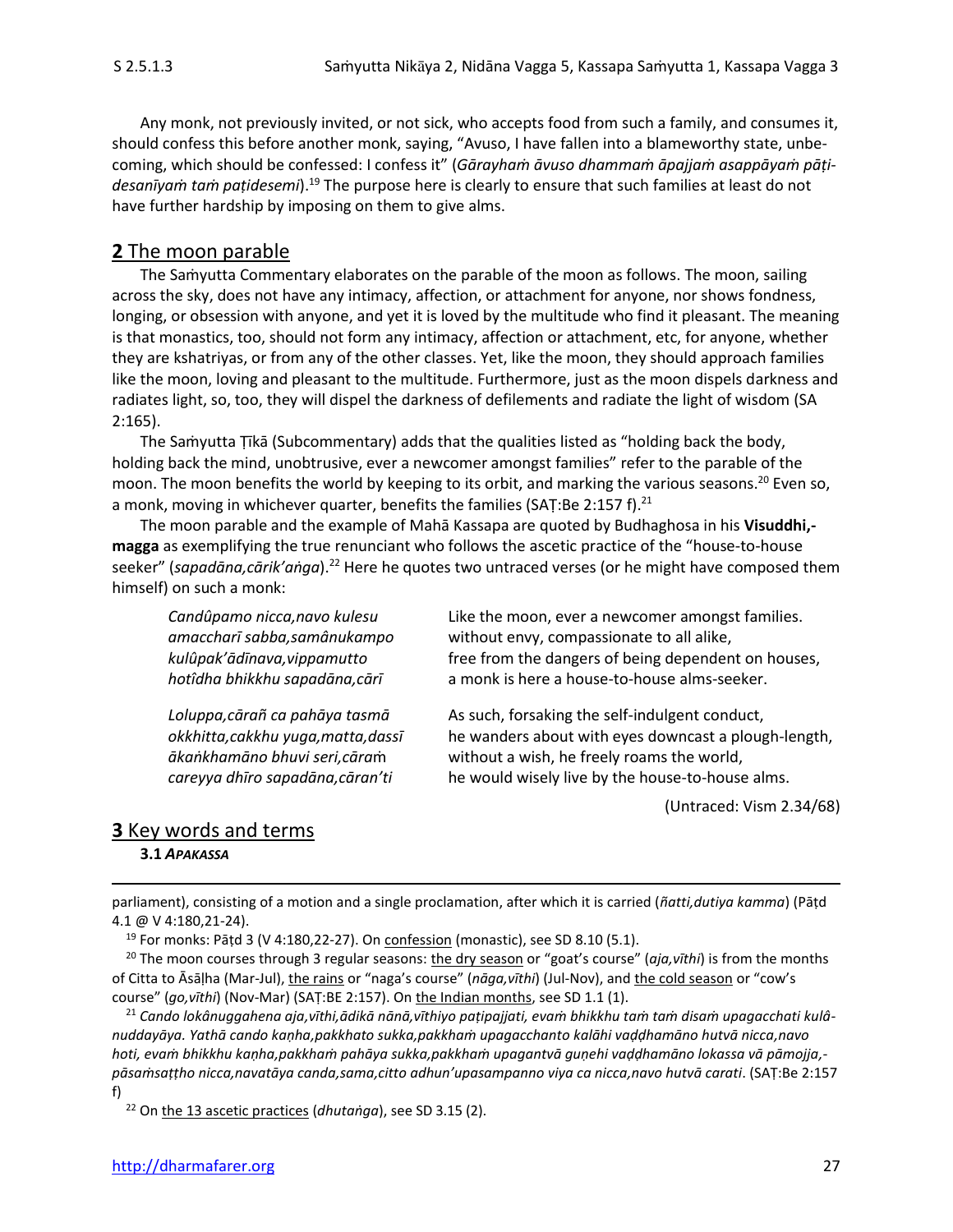**3.1.1 Sutta definitions.** The Suttas's teachings open with the words, "Bhikshus, approach families like the moon, holding back (apakassa) the body, holding back the mind..."<sup>23</sup> [§2]. The word apakassa is an absolutive<sup>24</sup> of the transitive verb *apakassati,* "he draws away, puts away, removes."<sup>25</sup> Here, this means figuratively that a monastic should keep a social and emotional distance from families, not to be attached to them in any way—like the moon [2]. Simply, it means that a monastic should be restrained in both body and mind, especially with approaching families.

The Saṁyutta Ṭīkā (Subcommentary), too, explains that "holding back," *apakassa,* is an absolutive, just like *apakassitvā,* and glossed it as *apanetvā* (SA 2:165) as "having pulled away." The commentator, Buddhaghosa, however, gives a technical explanation: a non-forest dweller who thinks of sensual pleasures holds back neither the body nor the mind.

If he is a forest-dweller, then he is only holding back his body, but not the mind. A monk who dwells near a village (*gām'ante*) who does not think sensual thoughts holds back his mind, but not his body. A forest-dweller who does not have sensual thoughts holds back both body and mind (SA 2:165).

The Ṭīkā, however, adds that whether a monk lives in a forest (*araññe*) or near a village (*gām'ante*), he should hold back the mind, that is, refrain from sensual thoughts and other unwholesome mental states (SAṬ:Be 2:158). [1.2]

**3.1.2 Asian value of "face."** Both the qualities of "holding back" (*apakassa*) and "unobtrusive" (*appagabbha*) are encapsulated in such Asian phrases as เกรงใจ (krengjai) (Thai), *segan* (Malay) and 面子 *miànzi* (Chinese). However, each of these cultural terms also have their distinct social nuances. In the case of the Thai *krengjai,* it includes knowing one's social status, especially the young should show *krengjai* (here meaning "deference") to elders, juniors to seniors, laity to the monastics, and so on. It includes the idea of the former showing proper respect to the latter, especially for the sake of social distancing, which helps in maintaining moral conduct in society.

The Malay value of *segan* is very close to the Thai *krengjai,<sup>26</sup>* but also includes a sense of "face" and shame, found in the Chinese value of 面子 *miànzi.* The Chinese notion further includes an idea of maintaining one'' dignity and not accepting gifts, etc, so that one may need to repay the obligation some day.<sup>27</sup>

#### **3.2** *APPAGABBHA*

**3.2.1 Basic definition.** The Candûpama Sutta says that a monastic should be "unobtrusive," *ap,pagabbha* (Skt *a,pragalbha*)*,* like the moon [§2], a quality also highlighted in **the (Karaṇīya) Metta Sutta** (Sn 144d). <sup>28</sup> Sometimes, in late works, it is spelt as *a,pagabbha*, "timid, lacking boldness." <sup>29</sup> [1.2]. Like the moon, which makes its presence felt by its gentle light without being obtrusive, a monastic, too, when approaching families is present, but not obtrusive: he is well restrained in body and mind. Its opposite is *pagabbha, "*impudent, not importunate, modest" (CPD).<sup>30</sup>

**3.2.2 Examples of "impudence." The Khuddaka,pāṭha Commentary** gives a detailed and broad explanation of impudence, listing actual cases, which are also breaches of monastic discipline.

#### (A) The 8 types of **bodily impudence**

<sup>25</sup> See S 2:197,29 (qu Miln 389,10); Sn 281 = A 4:172,7<sup>\*</sup> (qu M 2119,27<sup>\*</sup>). See CPD: apa-kassati.

<sup>29</sup> Skt *a,pragalbha*,"not importunate, modest" (Sn 144 = Khp 9.2; also refs in foll n), Cf Skt *apa-galbha,* abortive: see CPD: apa-gabbha. See also DP sv. See **Piṇḍolya S** (S 22.80) @ SD 28.9a (3.4.2) The monastic "face."

<sup>23</sup> *Candûpamā, bhikkhave, kulāni upasaṅkamatha—apakass'eva kāyaṁ, apakassa cittaṁ.*

 $24$  An absolutive is a n or pron that is not the subj or obj of any vb or the obj of any proposition, but is attached to a participle or an infinitive, eg, "*Having eaten*, he returned to the monastery," "Let's vote for it, *majority to lead.*" It is a construction which, as a whole or in part, is *not* grammatically linked to the rest of the sentence.

<sup>26</sup> On the Thai notion of "face," see **Piṇḍolya S** (S 22.80) @ SD 28.9a (3.4.3(4)).

<sup>27</sup> On the Chinese notion of "face," see **Piṇḍolya S** (S 22.80) @ SD 28.9a (3.4.3(2)).

<sup>28</sup> Sn 144d/143 n, SD 38.3.

<sup>30</sup> S 2:198,2 f (qu at Miln 389,11); Sn 852, 941; A 3:433,12; Dh 245 a Jtkm 98,23\*.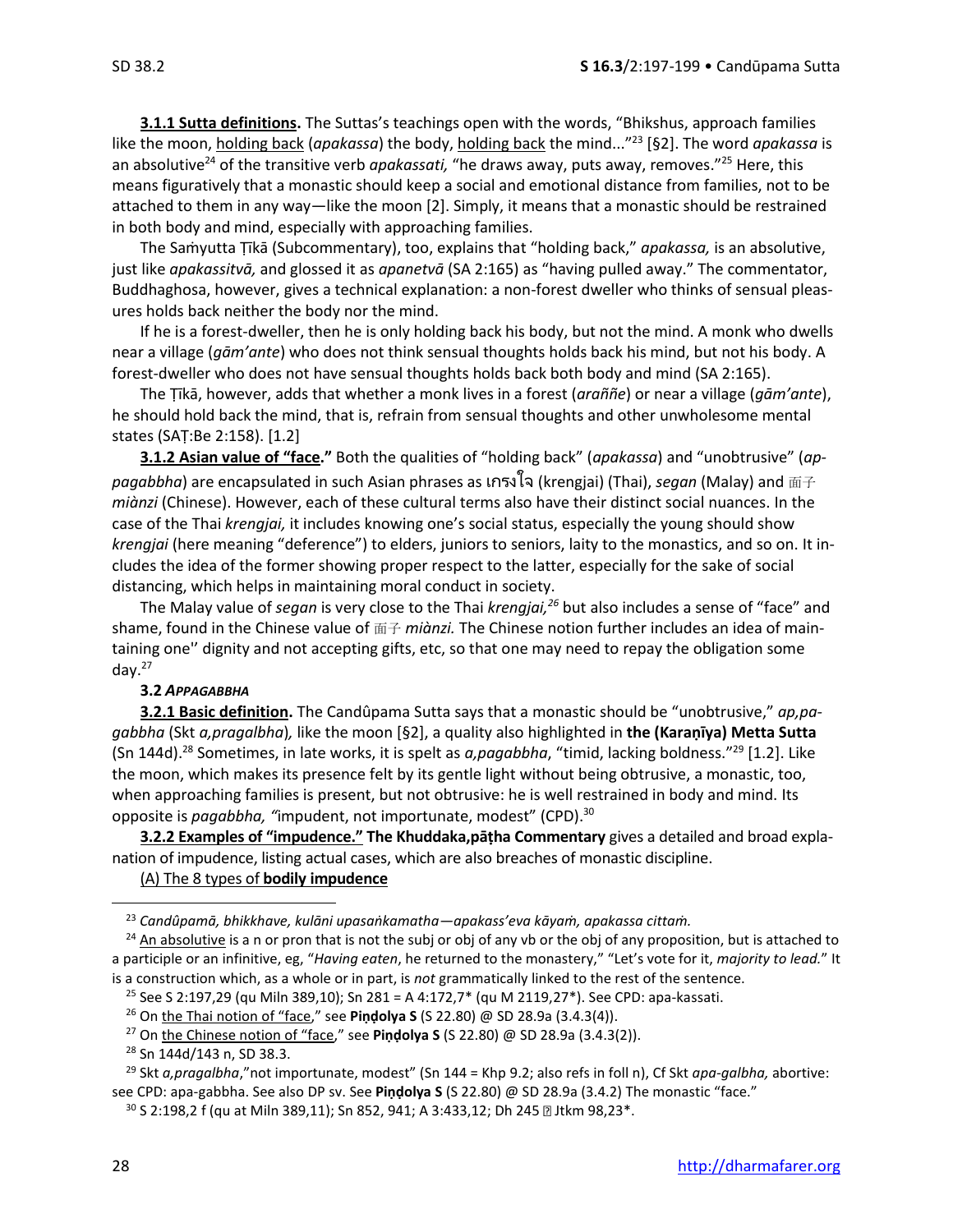(1) One sits lolling with hands clasped round one's knees or with the feet crossed, and so on in the presence of the order.

(2) One sits in the same manner in the midst of a chapter (*gaa*) of monastics or a fourfold assembly (of monks, nuns, laymen, laywomen).

(3) One sits in the same manner in the presence of seniors.

(4) In the refectory, one does not give a seat to seniors, one prevents novice monks (ie those of less than 5 years' seniority) from getting a seat (cf V 2:162 f, 274).

(5) One behaves in the same manner in the hot-bath house (cf V 1:47 2:220), and one has fires lit, etc, without asking seniors about it (cf V 2:220).

(6) In the bathing-place, one disregards what others say and jostles seniors and novice monks without waiting one's turn.

(7) On the path for gathering alms, one goes in front of seniors, bumping their arms, in order to get the best seat, the best water, the best almsfood.

(8) In going among houses, one enters before the seniors and plays physical games with children, and so on.

#### (B) The 4 types of **verbal impudence**

(1) In the presence of the order, one teaches the Dharma uninvited; when asked by the people there, one answers them without asking a senior if one may do so.

(2) In the presence of a chapter, one teaches the Dharma uninvited, etc.

(3) In the presence of a senior, one teaches the Dharma uninvited, etc.

(4) When amongst houses, one speaks thus: "You, so-and-so, what is there? Is there any rice-gruel or anything to eat or chew? What will you give me? What shall we eat today? What shall we drink?"

#### (C) What is called **mental impudence**

In its many instances this is unwholesome thinking, namely, thought of sense-desire, of ill will, and of cruelty, etc (KhpA 243 f).

**3.2.3 Applied sense.** At the start of **the Metta Sutta** (Khp 3.3 = Sn 1.8), the word *appagabbha* famously appears in the phrase: "unobtrusive, not being greedy after families" (*appagabbho kulesu ananugiddho,*).<sup>31</sup> A monastic must show lovingkindness towards the families that have been offering him alms and have faith in the three jewels. Like the moon that shines its gentle light on all alike, the monastic should radiate his lovingkindness to all alike, too.

The parable of the moon, given in the Candûpama Sutta, has another interesting facet: "**like the moon ...ever a newcomer...**" (*candûpamaṁ...nicca,navakā*) [§2]. Just as the moon goes through its various cycles of a new moon and then a full moon, coming and going, but always keeping its distance brightly, even so a monastic comes at the proper times for alms, but always keeping his social and emotional distance. It is such a worldly separation or space that powerfully inspires inner peace in both the monastic and the laity. The peaceful demeanour of a disciplined monastic speaks for itself. $32$ 

#### **3.3** *PASANNĀ,KĀRA*

**3.3.0 Definition & usages.** The moral tone of the phrase *pasannā,kāraṁ kareyyuṁ,* "would show faith" [§13.2], whether it is pure or impure, depends on its context. The Samyutta Commentary explains the expression as "doing whatever should be done out of faith, they give the 4 supports (of life)" (*pasannehi kattabb'ākāraṁ karonti, cattāro paccaye denti,* SA 2:231). The Saṁyutta Ṭīkā (Subcommentary) similarly explains it as "a task to be done through faith" (*pasannehi kātabba,kiriyaṁ*) such as "one would give the basic supports of robes and so on" (*cīvar'ādayo paccaye dadeyyuṁ,* SAṬ:Be 2:158).

 $31$  Khp 3.3/9.2 = Sn 1.8/145.

<sup>32</sup> See eg the case of Assaji: see *Upāya,* SD 30.8 (2.2.6.4).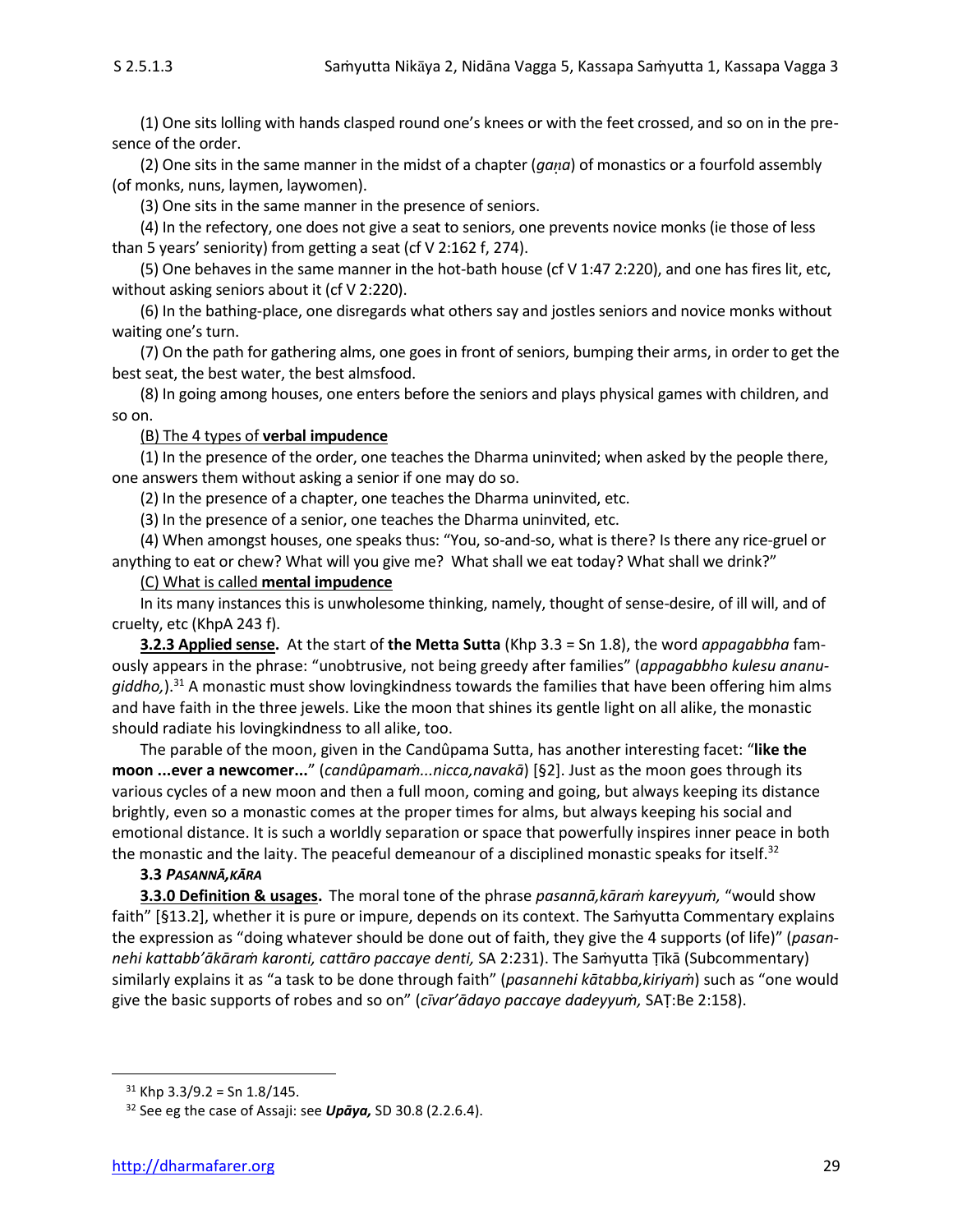As such, this expression is, as a rule, used only in reference to the relationship between monastics and the laity. As a rule, from the sutta context, we would be able to tease out the moral purity or impurity of the monastics concerned.

Here, in the Candûpama Sutta, *pasannā,kāra* is used in the impure or unwholesome sense, since the monk desires that the laity "would show faith *in me*" (*me pasannā,kāraṁ kareyyuṁ*). A monastic who teaches the Dharma, or a semblance of the Dharma, spurred by the desire for gifts or gains, gives an *impure* teaching, creating bad karma for himself, and directly or indirectly encouraging his listeners to follow impure teachings. [4]

The word *pasannā,kāra* has 3 senses:

(1) the faith or confidence that a laity shows in a monastic;

(2) gifts or services given to the monastic as a result of that faith or confidence; or

(3) gifts or services given as a gesture of appreciation.

These senses are negative or positive, that is, wholesome or unwholesome, depending on the context.<sup>33</sup>

**3.3.1 "Faith-inspiring."** The first sense of *pasannā,kāra* can be literally rendered as "faith-making," or better, "faith-inspiring." This is the sense found in **the Candûpama Sutta** [§1.3.2] (negative sense), **the Danta Bhūmi Sutta** (M 125)<sup>34</sup> (positive sense), and **the Bhūmija Sutta** (M 126)<sup>35</sup> (positive sense). This is in fact the most common usage of the phrase *pasannā,kāraṁ kāreyyuṁ,* that is, in simply meaning an *emotion,* a feeling of faith in a person.

**3.3.2 Faith and acts of faith.** The second sense has both the senses of faith as an *emotion* and the *action* resulting from it. This is clearly implied in, for example, **the Nāga Sutta** (S 20.9), <sup>36</sup> where it is said that the wise elder monks give Dharma teachings, arouse faith in their audience, who, in turn, give appropriate offerings. These elders "use their gains without being tied to them, uninfatuated by them, not blindly absorbed in them, seeing the danger in them and understanding the escape."<sup>37</sup>

The unmindful new monks, on the other hand, imitating the worldly or unwise elders, teach the Dharma and accumulate offerings, wealth and property, but "they use their gains being tied to them, infatuated by them, blindly absorbed in them, not seeing the danger in them and not understanding the escape." <sup>38</sup> The Nāga Sutta Commentary glosses the word *pasannā,kāra* as the 4 supports (of almsfood, robes, lodging and medical support) in the sense of material benefits (SA 2:231).

**3.3.3 Unacceptable acts of faith.** The third sense of *passanā,kāra* is a negative one. **The Kasi Bhāra, dvāja Sutta** (Sn 1.4) [1.4.2] records a very interesting situation where, at first, the ploughman Kasi Bhārā,dvāja has no faith in the Buddha. He tells the Buddha that he works for a living, and demands to know what work the Buddha does to earn the alms. After the Buddha gives him a beautiful discourse using agrarian figures, Bhāra,dvāja is impressed, and filled with faith, makes an offering. The Buddha, however, turns it down, explaining that

Whatever is sung over with verses is not proper to be taken by me—

<sup>33</sup> *Pasanna* has 3 senses: (1) to be clear, bright ("clear eyes," *~netta*, Sn 550); (2) to be happy, gladdened, reconciled, pleased (J 1:151, 307); (3) confident, trusting, have faith in, pious, virtuous (S 1:34, 5:374; Dh 368; J 2:111); often with *saddhā* (having faith) (V 2:190; PvA 20, 42); in cpd, ~*citta,* faith in the heart (V 1:16; A 6:209; Sn 316, 403, 690; Pv 2.1.6; ~*manasā,* with a mind of faith (Sn 402; VvA 39; PvA 67); cf *pasannena manasā* (S 1:206; Dh 2). See also PED: *abhippasanna* & *vippasanna*. *Pasanna* is the pp of *pasīdati:* (1) To become bright, brighten up (PvA 132); (2) to be purified, pleased, reconciled; to be calm and clear; to be peaceful at heart; to be satisfied; to have faith (in): D 2:202; S 1:98, 2:199; A 3:248; Sn 356, 434, 563; see also PED: *pasādeti* & *vippasxidati.* On *pasāda* (n), see SD 34.7 (3.1.2.3).

 $34$  M 125.11/3:131,30-31 = SD 46.3.

 $35$  M 126.19/3:144,18-19 = SD 73.14.

 $36$  S 20.9.7+10/2:269,24+33 = SD 69.12.

<sup>37</sup> *Te taṁ lābhaṁ agadhitā amucchitā anajjhāpannā ādīnava,dassāvino nissaraṇa,pañña paribbhuñjanti.*

<sup>38</sup> *Te taṁ lābhaṁ gadhitā mucchitā ajjhāpannā anādīnava,dassāvino anissaraṇa,pañña paribbhuñjanti.*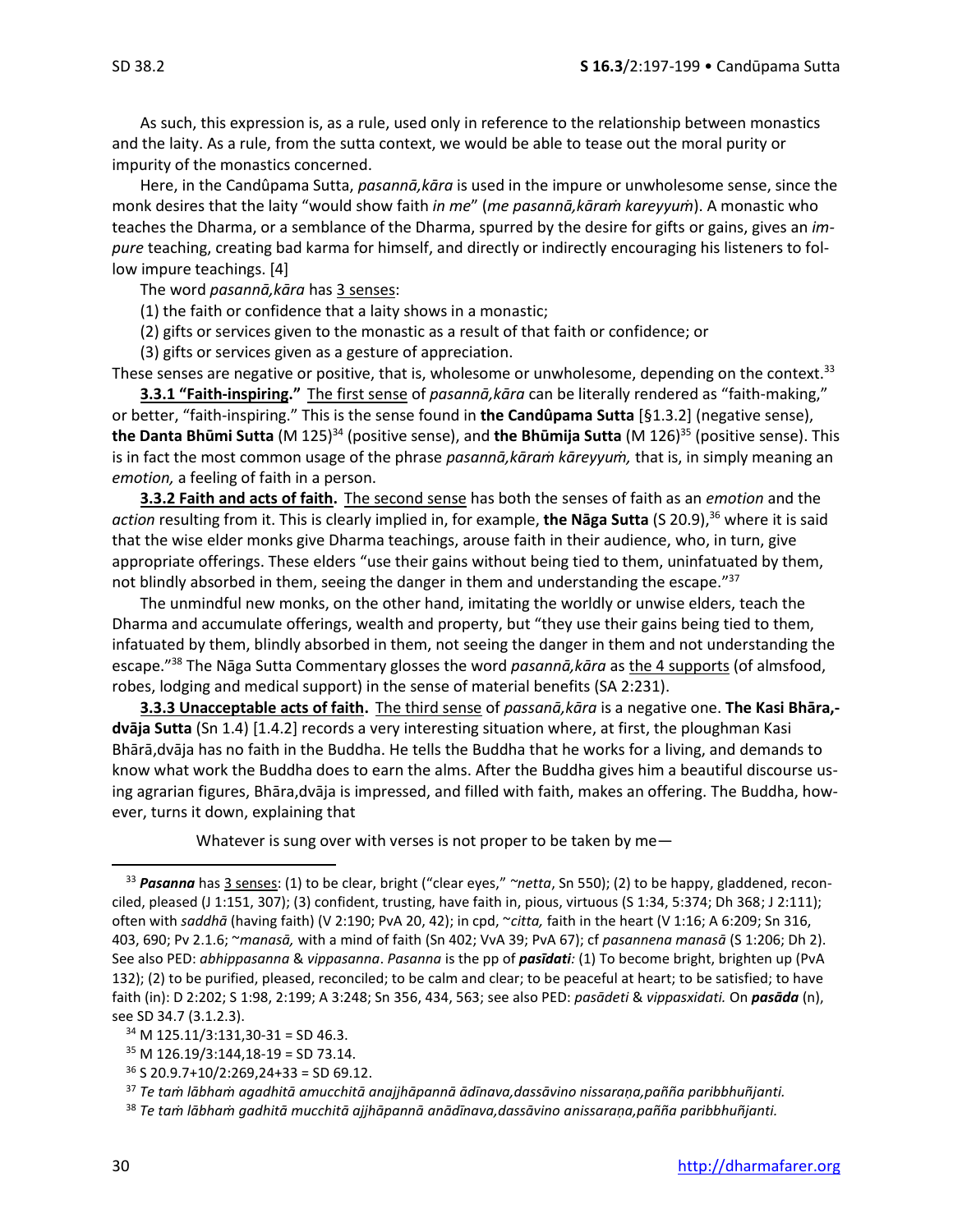this is not the way, brahmin, of those who truly see. Buddhas reject what has been sung over with verses: where there is Dharma, brahmin, this is the livelihood.  $(Sn 81 = 480)^{39}$ 

Simply put, the Buddha is saying that he is not for hire. A gift made to him, or any other monastic, is proper, only when it is given out of joyful faith (*pasāda*) or wise faith (*avecca,pasāda*).<sup>40</sup> Giving in joy generates, reinforces and increases the joy in the giver, serving as a helpful basis for his meditation practice. If the recipient is a virtuous person, the giver benefits even better karmic fruits, serving as the wholesome basis for his spiritual practice and daily life.

On the other hand, a wise giver would not freely give to someone who is not virtuous. For, although the giver would generate good karma for himself, he would be encouraging the recipient to accumulate bad karma. However, if the giver is wise and skillful, he would make his offerings in such a way that the recipient would reflect wisely on the reality of the situation and, being inspired by the giver's faith and wisdom, turn over a new leaf. $41$ 

## **4** Dharma teaching, impure and pure

**4.0** The Candûpama Sutta, in its second half, describes the proper way of teaching, distinguishing between impure Dharma teaching (*aparisuddhā dhamma,desanā*) [§13] and pure Dharma teaching (*parisuddhā dhamma,desanā*) [§14]. Although this instruction is given to monks, who are the Buddha's incidental audience, it applies to all who teach the Dharma.

**4.1 IMPURE DHARMA TEACHING.** One who teaches Dharma with the notion, "Oh, let them listen to *my* Dharma [listen to the Dharma *from* me], and having heard it, be faith-inspired, and being inspired, they would show faith in *me*!" gives an impure teaching [§§13.2-3]. A monastic who teaches the Dharma, or a semblance of the Dharma, spurred by the desire for gifts or gains, gives an *impure* teaching, creating bad karma for himself, and directly or indirectly encouraging his listeners to follow impure teachings.

This approach is seriously wrong because we are treating the Dharma merely as a tool for personal and worldly gains. We are using the Dharma merely to draw credit and profit to ourselves: the Dharma has become merely a product to be marketted. As such, we have no respect for the Dharma at all. We neither understand nor accept the true nature of the Dharma as a mean of personal cultivation and liberation. In this sense, we are also hindering the growth of the Dharma, that is, preventing others from benefitting from the Dharma.

#### **4.2 PURE DHARMA TEACHING**

**4.2.1 Teaching the Dharma as it is.** Pure Dharma teaching is presenting the Dharma for the sake of personal development, that is, for the renunciation of unwholesome bodily action and speech, of mental defilements, and of wrong views. Conversely, this entails the three trainings of cultivating moral virtue, of mental concentration and of insight wisdom. Such a practice is said to be in keeping with the Dharma (*dhammânudhamma,paipatti*). [§14]

The Candûpama Sutta defines the pure Dharma teaching as follows:

**14.1** Bhikshus, a monk who teaches the Dharma to others with such a thought, 'Well-taught is the true teaching [the Dharma] of the Blessed One, visible here and now,

immediate,

<sup>39</sup> Sn 1.4/77-82. Comy calls it **Pūraḷāsa S**, "the discourse on the sacrificial cake" (SnA 400,7). See **Right livelihood**, SD 37.8 (1.4.3).

<sup>40</sup> On faith, see **Vassa S** (S 55.38/5:396), SD 45.10 & **Upanisā S** (SD 12.23) @ SD 6.12 (3).

<sup>41</sup> On proper ways of giving, see **Sappurisa Dāna S** (A 5.148) + SD 22.15 (2).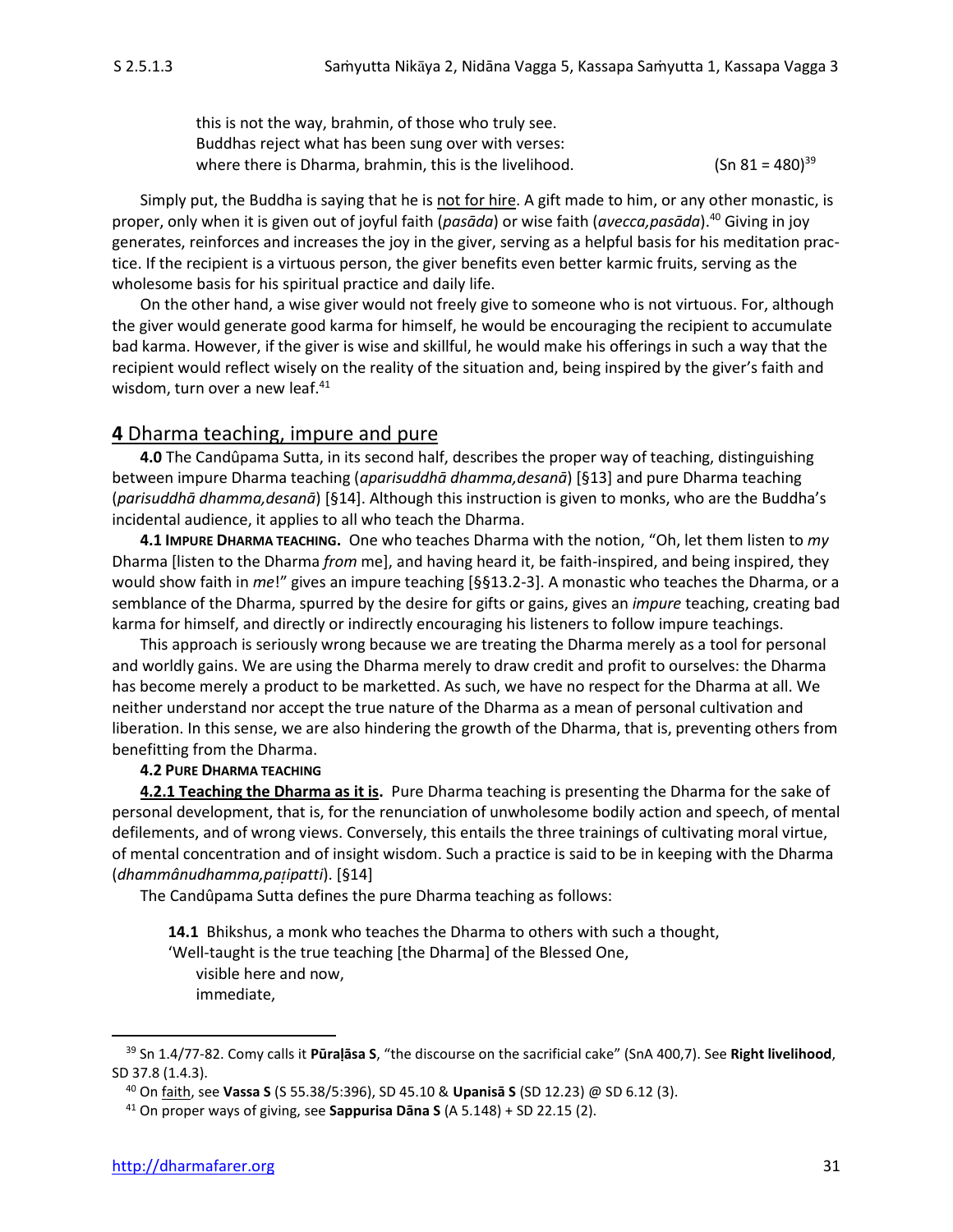inviting one to come and see, accessible,

to be personally known by the wise.'

**14.2** 'Oh, let them listen to *the Dharma* from me, and having heard it, may they *understand* the Dharma, and having understood, may they practise accordingly!'

**14.3** Thus he teaches the Dharma to others on account of the Dharma's true goodness.

**14.4** He teaches the Dharma to others out of compassion, out of concern, moved by kind concern. (S 16.3.14.1-3/2:199) = SD 38.2

**4.2.2 Qualities of the Dharma.** §14.1 gives the six virtues or qualities of the Dharma. Briefly, the Dharma is well-taught (*svākkhata*) because it is complete in its spiritual training of moral virtue (harmonizing the body and speech), mental concentration (freeing the mind) and wisdom (liberation from ignorance and suffering). The Dharma is visible here and now (*sandiṭṭhika*), meaning that we can find true happiness in this life itself by properly practising the Dharma.

That the Dharma is immediate (*akālika*) means that in this life itself, we can taste the spiritual liberation if we choose to. The Dharma is for anyone to come and see (*ehi,passika*): it is open to anyone with an open mind, seeking self-understanding and liberation, no matter what religion we belong to or none. The Dharma is accessible (*opanayika*), meaning that it is to be realized by looking within ourself, and not through any outside agency (God, gods, spirits, luck, etc).

The Dharma is to be personally known by the wise (*paccattaṁ veditabbo viññūhi*) means that we must first (at least temporarily) let go of all religious dependencies, superstitions and views, and just feel the peace within, which is best done through properly guided meditation.<sup>42</sup> This is also means that we all have the potential for inner peace and freedom through personal spiritual effort.<sup>43</sup>

**4.2.3 Proper gradual way of teaching the Dharma.** If we are properly teaching the Dharma, we try to do just that without imposing upon it too much of our personal views [§14.2]. As long as we are unawakened, we are likely to express our views despite our best intentions to present the Dharma as it is, as found in the texts and teachings. Ultimately, however, we should ensure that our listeners are able to access the suttas and teachings themselves, and taste the true Dharma for themselves.

A Dharma teacher's task is "instruct, inspire, rouse and gladden"<sup>44</sup> others in the Dharma. The Commentaries explain that by instructing, the Buddha dispels the listener's **delusion**; by inspiring him, **heedlessness** is dispelled; by rousing him, **indolence** is dispelled; and by gladdening him, brings the practice to a **conclusion.** In other words, when teaching the Dharma we, more or less, keep to these four stages:

(1) The Dharma is shown (*sandasseti*), that is, the text is explained as clearly as possible so that wrong views are identified and corrected.

(2) The audience is inspired, fired with enthusiasm (*samādapeti*), by being reminded not to be heedless, not taking personal development for granted.

(3) They are admonished to rise above indolence, filled by commitment (*samuttejeti*) to practise.

(4) Throughout the teaching or at least at the end, they should be moved with joy (*sampahaseti*), such as being instructed on how they can be liberated in this life itself.

In short, when we teach Dharma to benefit others, we should do our best to *instruct, inspire, enthuse and incite* the listener in the Dharma, or, more simply, **teach, stir, rouse and move** the

<sup>&</sup>lt;sup>42</sup> Once we are certain of the instructions and have a good grasp of the practical process, we can go on to meditate by ourselves. On peractical meditation, see *Bhāvanā*, SD 15.1.

<sup>43</sup> For details of the 6 qualities of the Dharma, see *Dhammânussati*, SD 15.9.

<sup>44</sup> V 1:18; D 1:126, 149, 2:86, 98, 109, 110, 127, 3:27, 209; M 1:209, 354, 2:139, 3:155; S 2:215, 3:95, 4:183, 5:155; A 3:380, 4:67, 118, 307 (x2), 5:122, 125; U 39, 82, 87.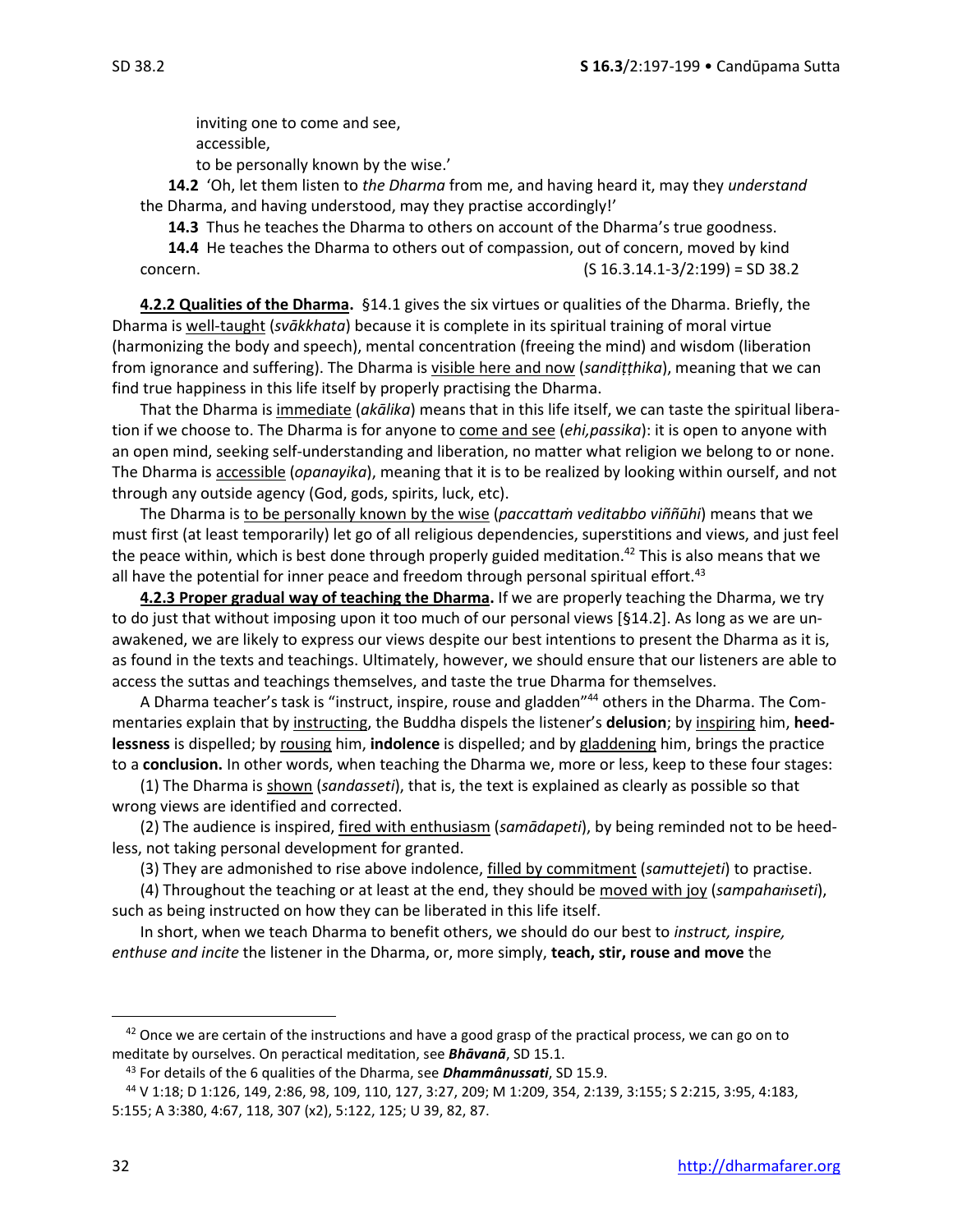audience. <sup>45</sup> These four qualities, as a set, are, in fact, the sixth or last of the ideal skills of a Dharma speaker. 46

**4.2.4 The Dharma's true goodness.** Next, we are reminded to teach "the Dharma to others on account of the Dharma's true goodness" [§14.3]. The best way to present the Dharma is *just the way it is*, as if we have heard it directly from the Buddha himself. This was the case in the times when the Buddha is still living. The next best way is to master the teachings through the Tipiṭaka, especially its Dharma and Vinaya, that is, what the Buddha himself has taught to the early saints, and by how the early saints themselves live the holy life.

Since this is still possible today through the Pali Canon, the Chinese Āgamas and related texts, we should ensure that we have mastered such teachings, especially the suttas. There are a lot of academic and philosophical studies of Buddhism today, and where these help us understand the Buddha's teachings better, they could be used.

The rule of thumb for effective Dharma teaching and study is that it is for the purpose of understanding the Buddha's teachings on moral virtue and mental cultivation. With a good understanding of the texts and proper instructions from living teachers, we should progress quite well with our own inspiration and meditation.

Our theoretical knowledge acts as a guide to looking straight at the Dharma, whose spirit become clearer as our minds grow calmer. Such texts and truths then serve as the tools for effective dissemination of the Dharma and meditation for others. Above all, understanding the teachings and practising meditation or mindfulness inspire us with the assurance of liberation, at least as streamwinners, in this life itself.<sup>47</sup> Such is the Dharma's true goodness.

**4.2.5 Teaching the Dharma out of compassion.** The Buddha teaches the Dharma out of his great and wise compassion. He could have simply spent the whole of his awakened life in meditation and spiritual bliss without teaching anyone. Unlike the brahmins, who jealously guarded their Vedic mantras and learning, teaching only to the initiated of their own kind, the Buddha openly teaches the Dharma to all alike, from the lowliest to the highest in the land, to humans as well as to divine beings, who would listen or benefit from his teaching and conduct.

As soon as there were 60 arhats, the Buddha sends them out for the benefit of the world, with the words of the great commission:

Go forth, O bhikshus, on a mission for the good of the many, for the happiness of the many, out of compassion for the world, for the good and happiness of the gods and humans. (Mv 11.1/V 1:21 = **(Māra) Pāsa S 2,** S 4.5/1:105 f; Mvst 3:415 f); see SD 11.2

With this gesture, and the fact that the Buddha's teaching is still with us even after 2500 years, makes Buddhism, as a living religion, the world's first missionary faith.

On a more personal level of actually teaching the Buddha Word, Dharma teachers are always aware of the various challenges that face them. Every concerned Dharma teacher, at some point in life, faces the challenge that the Buddha himself faces soon after his awakening. A number of texts record this crucial moment in Buddhist history, reflecting the Buddha's thoughts:

> I have discovered the truth with difficulty: Enough with declaring it! For it will never be easily understood [be easily awakened to] By those lost in lust and hate.

<sup>45</sup> DA 1:300; UA 242; SnA 446.

<sup>46</sup> **(Dhamma Desaka) Udyi S**, A 5.159/3:184 = SD 46.1.

<sup>47</sup> See **Entering the stream**, SD 3.3.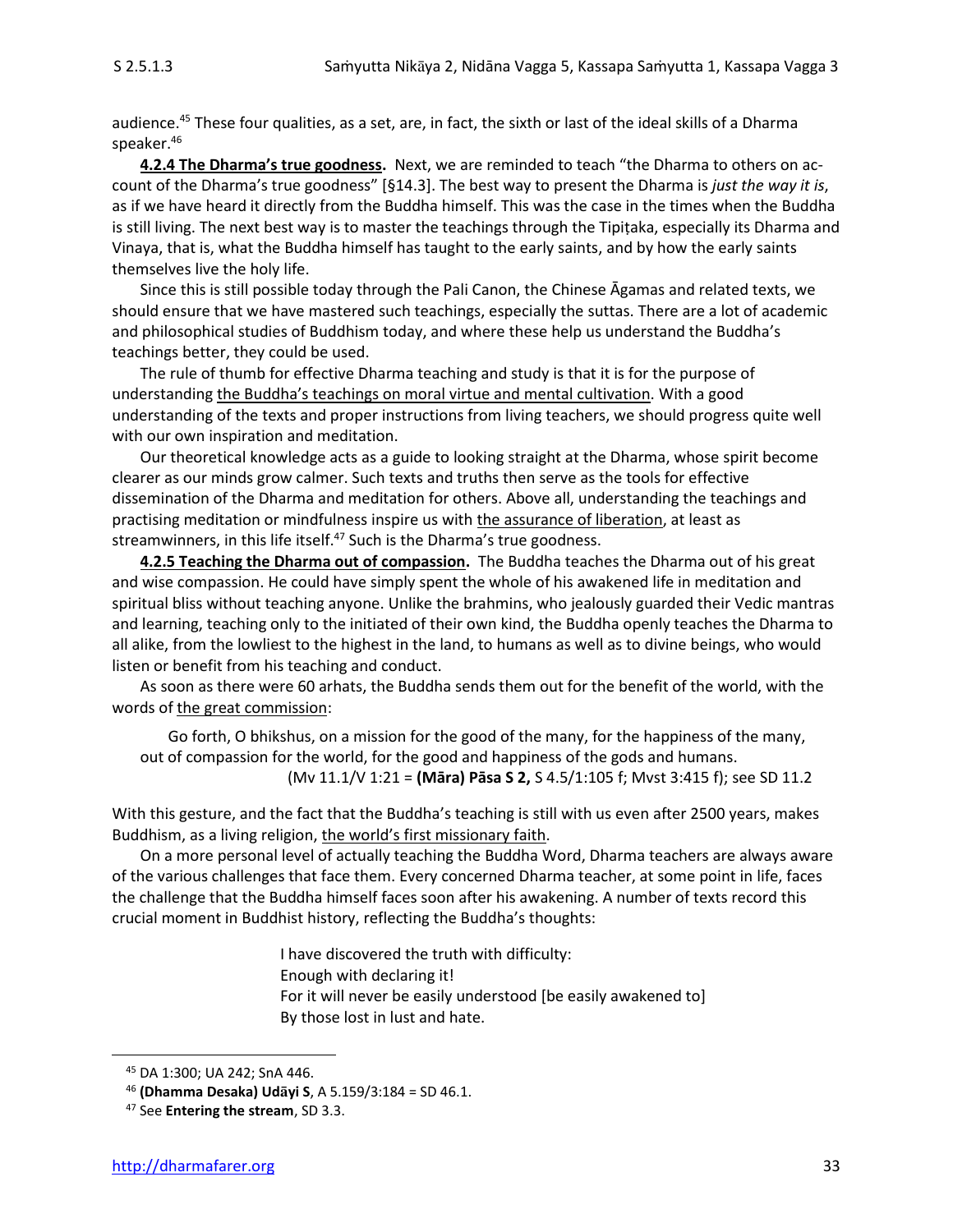It goes against the current, Profound, deep, hard to see, subtle— Those dyed in lust will not see it, nor (will it be seen) By those wrapped in massive darkness.<sup>48</sup>

Considering thus, monks, my mind inclined to inaction rather than to teaching the Dharma.  $(V 1:4 = M 1:169 = S 1:136; D 2:37 Vipassī Buddha; Mvst 3:315)$ 

Legend has it that Brahmā himself comes down from his heaven to beseech the Buddha to teach the Dharma. Fearing that the world might perish through not hearing the Dharma, he entreats the Buddha to teach the Dharma, as there are

…beings with little dust in their eyes who are falling away because they do not hear the Dharma. There will be those who will understand the Dharma.  $(V 1:5-7 = M 1:169 = S$ 1:138 f)

Besides our Buddha, Sakyamuni, other Buddhas, too, each in ther own time, are said to go through the same hesitation to teach, not from lack of compassion, but from the great challenges that such an effort entails. Nevertheless, all Buddhas teach the Dharma and so that countless beings benefit from it. Indeed, what seems to us as "hesitation" is really the Buddha's reflection and preparation on the nature of the society and humans, and how the Dharma can benefit them.

Teaching the Dharma is no easy task, as people often find it difficult to get out of their comfort zones and long-held views, even fear, superstition and ignorance. Understandably, the Buddha constantly admonishes us to be prepared for such difficulties, and to see failure as a learning and honing process. **The Saḷ,āyatana Vibhaṅga Sutta** (M 137) is an important sutta in this connection. It gives us valuable insight into the Buddha's feeling (and by extension, those of the arhats, too) in connection with teaching the Dharma.

In the Sutta, the Buddha states that there are three qualities that "a noble one (*ariya*) cultivates, which make him a teacher worthy of instructing the masses."<sup>49</sup> These qualities are the three foundations of mindfulness (*ti satipaṭṭhāna*), that is, to say, a teacher teaches the Dharma out of compassion,

- (1) his disciples do *not* listen to him, "As such, the Tathagata [thus come] is not pleased, but although not feeling pleased, *he dwells untroubled, mindful and fully aware*;" 50
- (2) *some* of his disciples listen to him, "As such, the Tathagata is pleased, but although feeling pleased, *he dwells untroubled*, <sup>51</sup> *mindful and fully aware*;"
- (3) his disciples *listen* to him, "As such, the Tathagata is pleased, but although feeling pleased, *he dwells untroubled, mindful and fully aware*." (M 137.21-24/3:222) = SD 29.5

In short, the Buddha himself, as a teacher, *feels* for his audience (and for us), but his mind is nevertheless always at peace, unaffected by success or failure.<sup>52</sup> Similarly, when we teach the Dharma, we do not measure its result like some business or worldly activity. Our task is to plant the Dharma-

 $48$  V 1:4 = M 1:169 = S 1:136; D 2:37 Vipass<sub>1</sub> Buddha; Mvst 3:315.

<sup>49</sup> *Yad-ariyo sevamāno satthā gaṇam-anusāsitum-arahatî ti*.

<sup>50</sup> *Tatra, bhikkhave, tathāgato na ceva anattamano hoti, na ca anattamanataṁ paṭisaṁvedeti, anavassuto ca viharati sato sampajāno.* Here, "untroubled," *anavassuta,* means not overcome by repulsion (*paṭigha*) (MA 5:27).

<sup>51</sup> Here, "untroubled," *anavassuta,* means "not overcome by lust" (*rāga*) (MA 5:27).

<sup>52</sup> On how the Buddha (and arhats) feel, see **Saḷāyatana Vibhaṅga S** (M 137.21-24/3:221 f), SD 29.5; see also **How the saints feel**, SD 55.20.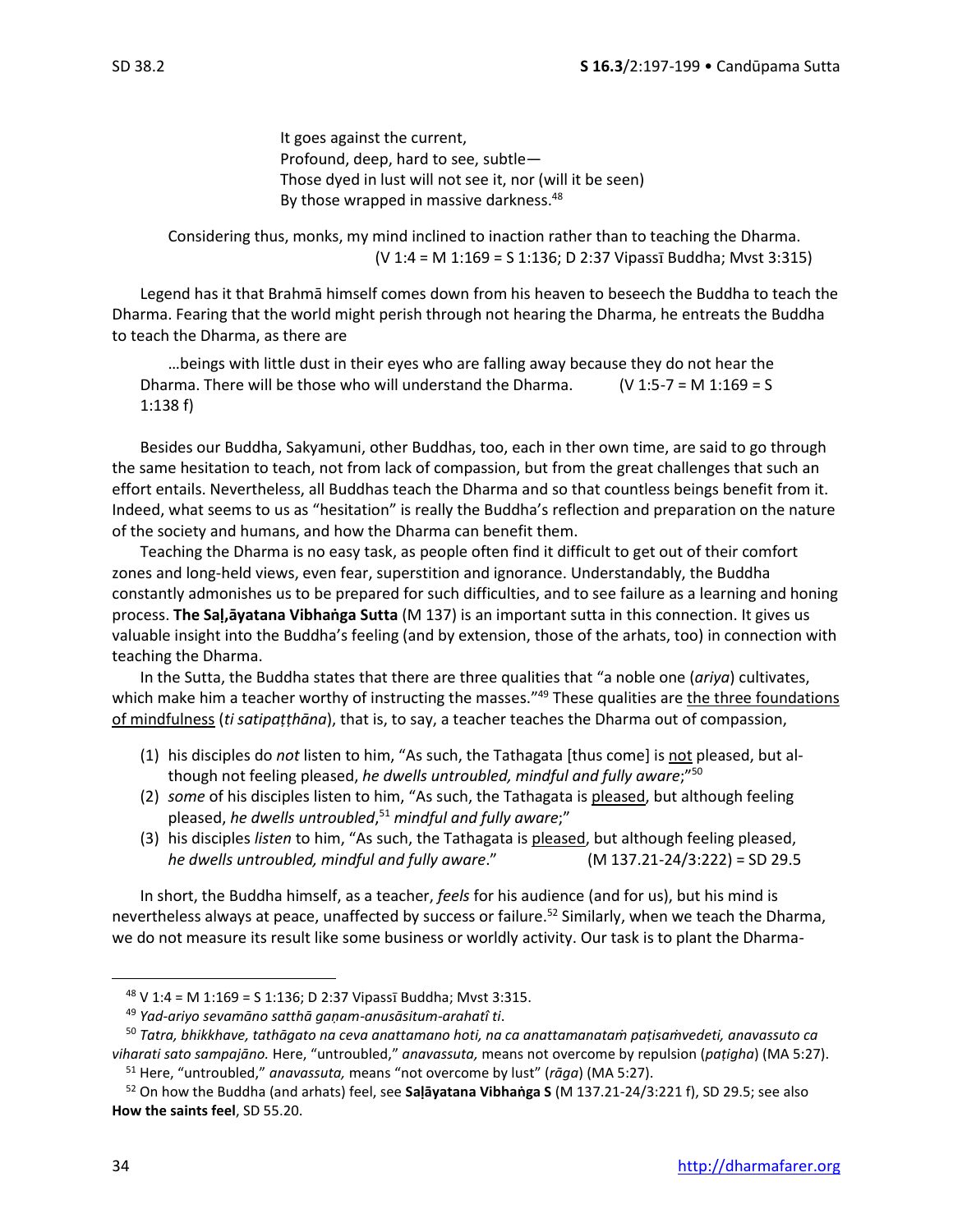seeds and let them grow when the conditions are right. Our task is to make the true Dharma available to anyone with an open mind and ready heart, or a desire to rise above their sufferings. Hence, it is said of the Buddha that "he teaches the Dharma to others out of compassion, out of concern, moved by kind concern." [§14.4]

## **5** Mahā Kassapa

**5.1** The elder Mahā Kassapa is one of the Buddha's most eminent disciples, chief among those who conscientiously uphold the observances of asceticism (*dhuta,vādānaṁ*). <sup>53</sup> In **the Candûpama** Sutta, the Buddha declares that Mahā Kassapa is like the moon (*candûpama*): "holding back the body, holding back the mind, unobtrusive, ever a newcomer amongst families" [§§2, 3.2]. He teaches the Dharma without any desire for gain, and rejoices in the gains of others [§7.2]. He always teaches others out of compassion [§§15.1-16].

The Dhammapada Commentary alludes to the parable of the moon, quoting Mahā Kassapa as declaring that his "practice is like conduct of the moon, the conduct of the noble lineage" (*candˆopamap,paṭipadañ c'eva ariya,vaṁsa-p,paṭipadañ ca*).<sup>54</sup> The second phrase (on the noble lineage) can be taken as glossing the preceding parable of the moon. The teaching of "the noble lineage" (*ariya,vaṁsa*), found in **the Ariya Vaṁsa Sutta** (A 4.28) refers to a monk's contentment with any kind of robe, or almsfood, or lodging, and rejoices in letting go unwholesome states and cultivating wholesome states, and is, as such, not conceited. In doing so, the monastic is true to the noble lineage.<sup>55</sup>

**5.2** The Buddha regards Mahā Kassapa as being his equal in exhorting the monastics to lead those who are zealous in their practice,<sup>56</sup> and constantly holds him up as an example of one with great contentment.<sup>57</sup> Kassapa's lack of any attachment, the Buddha tells the monks, is due to his past aspiration for that attainment, so that "he has no attachment to requisites or households or monasteries or cells; but is like a royal swan that goes down into a lake and swims there, yet the water does not adhere to his body"<sup>58</sup> (DhA 7.2/2:168-170).

The Sutta closes with the Buddha's saying, "Bhikshus, through Kassapa, I will admonish you, or through someone like Kassapa.<sup>59</sup> Thus admonished, you should practise accordingly!" [§16]. By this, the Buddha holds up Mahā Kassapa as an ideal teacher, and those like him. But the significance is not so much in the person, the teacher, as it is in the teaching. Hence, the significance of this Sutta now centres around the Dharma, while of course including the notion of the ideal Dharma teacher.<sup>60</sup>

<sup>53</sup> *Dhuta,vāda* lit "doctrine of shaking off," but here *vāda* has the sense of *vata,* "duty, routine," ie, practice: see ege DhA 6:165. On *dhuta,vāda:* S 2:156; A 1:23 (qu at MA 2:247; SA 2:140; AA 1:163; ThaA 3:121; ApA 265; BA 50); Miln 380; UA 201; DhA 2:30; ThaA 1:69, 3:135; Vism 80. Def at AA 1:161-163.

<sup>54</sup> DhA 1:170; see also DA 3:1009; AA 3:45.

<sup>55</sup> A 4.28/2:27-29 = SD 71.1. This Sutta is an example of a teaching of Buddha that is "self-disposed" (*att'ajjhāsaya*), meaning that it is given out of the Buddha's own inclination: for a list of such suttas, see SD 28.12 (3.1.1). The Sutta's teaching is also given at D 33.1.11(9)/3:224.

<sup>56</sup> **(Kassapa) Ovāda S 2** (S 16.7/2:205), SD 88.4.

<sup>57</sup> **Santuṭṭha S** (S 16.1/2:194 f), SD 69.13.

<sup>58</sup> *Mama puttassa kassapassa paccayesu vā kulesu vā vihāresu vā pariveṇesu vā laggo nāma natthi, pallale otaritvā tattha caritvā gacchanto rājaha*ṁ*so viya katthaci alaggoyeva mama puttôti* (DhA 2:170).

<sup>59</sup> Cf **Ovāda S 3** (S 16.8) where the Buddha echoes a similar sentiment: either he himself should teach, or Mahā Kassapa should (S 16.8/2:208-210), SD 1.10. I have tr this passage as it is, understanding that the Buddha is holding up Mahā Kassapa as an ideal teacher,and those like him. Hence, this Sutta's significance now centres around the *Dharma*, while including the notion of the ideal Dharma teacher. The general tone of **Kassapa Saṁyutta** (S 16.1- 13), esp **(Kassapa) Ovāda Ss 1-3** (S 16.6-8/2:203-210) confirms this.

<sup>60</sup> For more on Mahā Kassapa, see **Beggars can be chooser**, SD 71.2.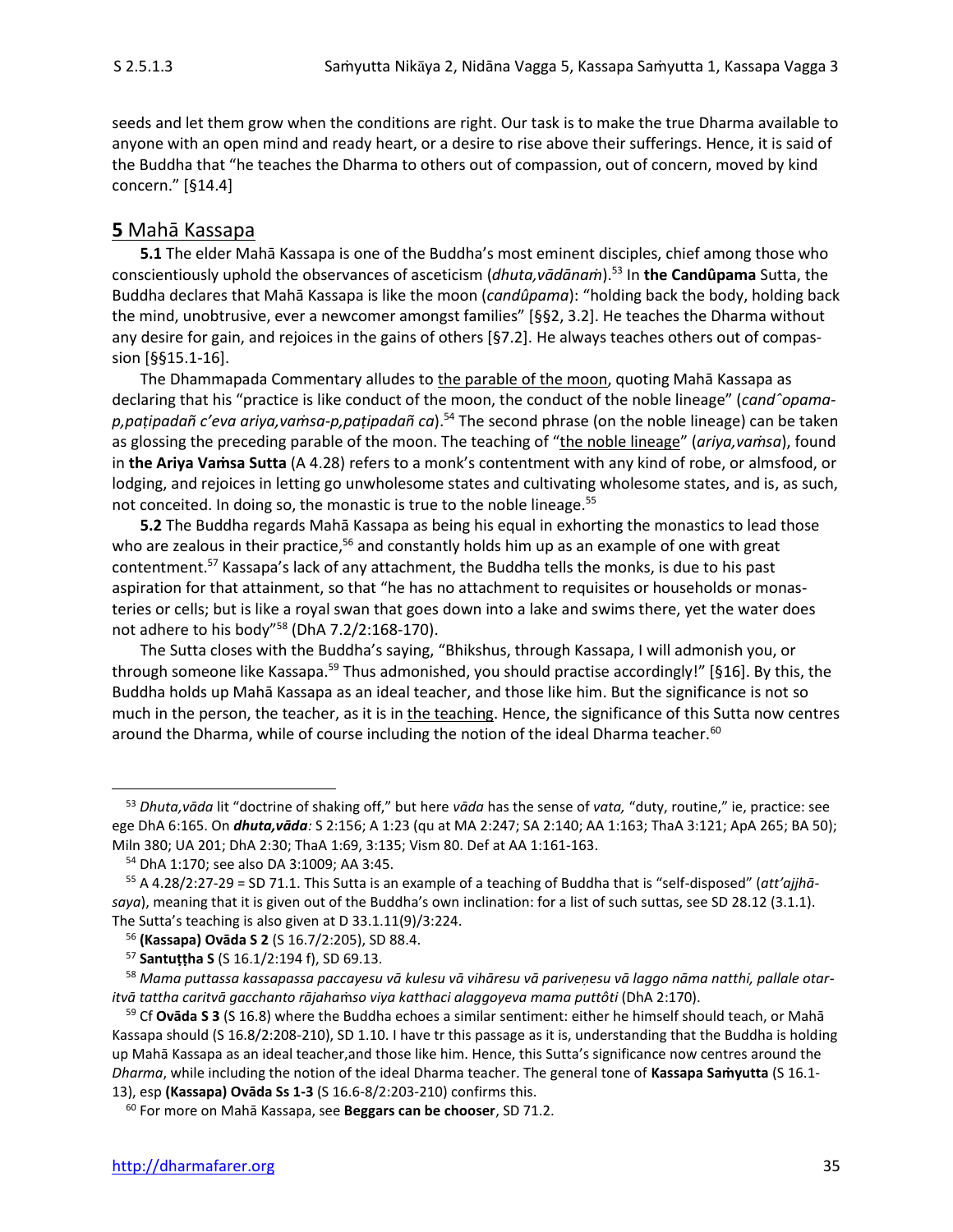— — —

## The Discourse on the Moon Parable

S 16.3

(The Blessed One was) residing near Sāvatthī.

## Parable of the moon

**2** "Bhikshus, **approach families like the moon**, **[197] holding back**<sup>61</sup> **the body, holding back the mind, unobtrusive, ever a newcomer amongst families**. 62

**3** Bhikshus, just as a person would, *holding back his body, holding back his mind*, look down into a run-down well, or looking over a jagged cliff, or looking into a river difficult to navigate,<sup>63</sup>

even so, bhikshus, approach families like the moon: *holding back the body, holding back the mind, unobtrusive, ever a newcomer amongst families*. 64

3.2 **Kassapa**, bhikshus, approaches families *like the moon,<sup>65</sup> holding back the body, holding back the mind, unobtrusive, ever a newcomer amongst families.*

## How monastics should approach families

**4** What do you think, bhikshus, what kind of monk is worthy of approaching families?"

**5** "Bhante, our teachings are rooted in the Blessed One, guided by the Blessed One, have the Blessed One as refuge. It would be good indeed if the Blessed One were to explain its meaning. Having heard the Blessed One, the monks would remember it."<sup>66</sup>

**6** Then, the Blessed One waved his hand in the air,<sup>67</sup> saying:

"Bhikshus, just as this hand is not caught up in space, grasps it not, is not bound by it, $^{68}$ 

even so, bhikshus, when a monk approaches families, his mind is not caught up in the family, grasps it not, is not bound to it. But he thinks:

<sup>63</sup> *Seyyathā'pi, bhikkhave, puriso jar'udapānaṁ vā olokeyya pabbata,visamaṁ vā nadī,viduggaṁ vā.*

<sup>64</sup> Conversely, on a family that is worth being approached by such a monk, see **(Upagantabba) Kula S** (A 9.17/- 4:387 f), SD 37.11. Cf Tha 124, 494, 495, 1052. See Intro (1.4.3).

<sup>65</sup> Alluded to at DhA 2:170: see Intro (5).

<sup>66</sup> *Bhagava mlakā no bhante dhammā Bhagava nettikā Bhagava paisaraā. Sādhu vata bhante Bhagavanta yeva pabhātu etassa bhāsitassa attho. Bhagavato sutvā bhikkh dhāressanî ti,* at **Mahā Dhamma,samādāna S** (M 46.2/1:309 f), **Vīmasaka S** (M 47.3/1:317), **Naaka,pāna S** (M 68.8/1:465), **Mahā Suññata S** (M 122.19/3:115), SD 11.4; **Bālena Paita S** (S 2:24), SD 21.1, **Parivīmasanā S** (S 12.51/2:81), SD 11.5, **Candûpama S** (S 16.3/2:199), **Sammā,sambuddha S** (S 22.58/3:66), **Sall'atthena S** (S 36.6/4:208), SD 5.5, **nanda S 2** (S 36.16/4:221); **Añña Titthiya S** (A 3.68/1:199), **Loka Dhamma S 2** (A 8.6/4:158), **(Aṭṭhaka) Mūlaka S** (A 8.83/4:338), **Sambodha S** (A 9.1/4:351), **(Dasaka) Mūlaka S** (A 10.58/5:106), **Samādhi S 2** (A 11.20/5:355).

<sup>67</sup> *Ākāse pāṇiṁ cālesi.* See Intro (1.4).

<sup>61</sup> "Holding back," *apakassa,* abs of *apakassati,* "he draws away, holds back, puts away, removes," here meaning "restraint" in body and mind: see Intro (3.1).

<sup>62</sup> *Candûpamā, bhikkhave, kulāni upasaṅkamatha—apakass'eva kāyaṁ, apakassa cittaṁ, nicca,navakā kulesu appagabbhā*. Cf **Metta S** (Khp 3.3 = Sn 1.8): "unobtrusive, not being greedy after families" (*appagabbho kulesu ananugiddho,* Khp 3.3 /9.2 = Sn 1.8/145). On *apakassa,* see Intro (3.1). On *appagabbha,* see Intro (3.2). On the moon parable, see Intro (2).

<sup>68</sup> *Seyyathā'pi, bhikkhave, ayaṁ ākāse pāṇi na sajjati na gayhati na bajjhati.* It recurs in §11.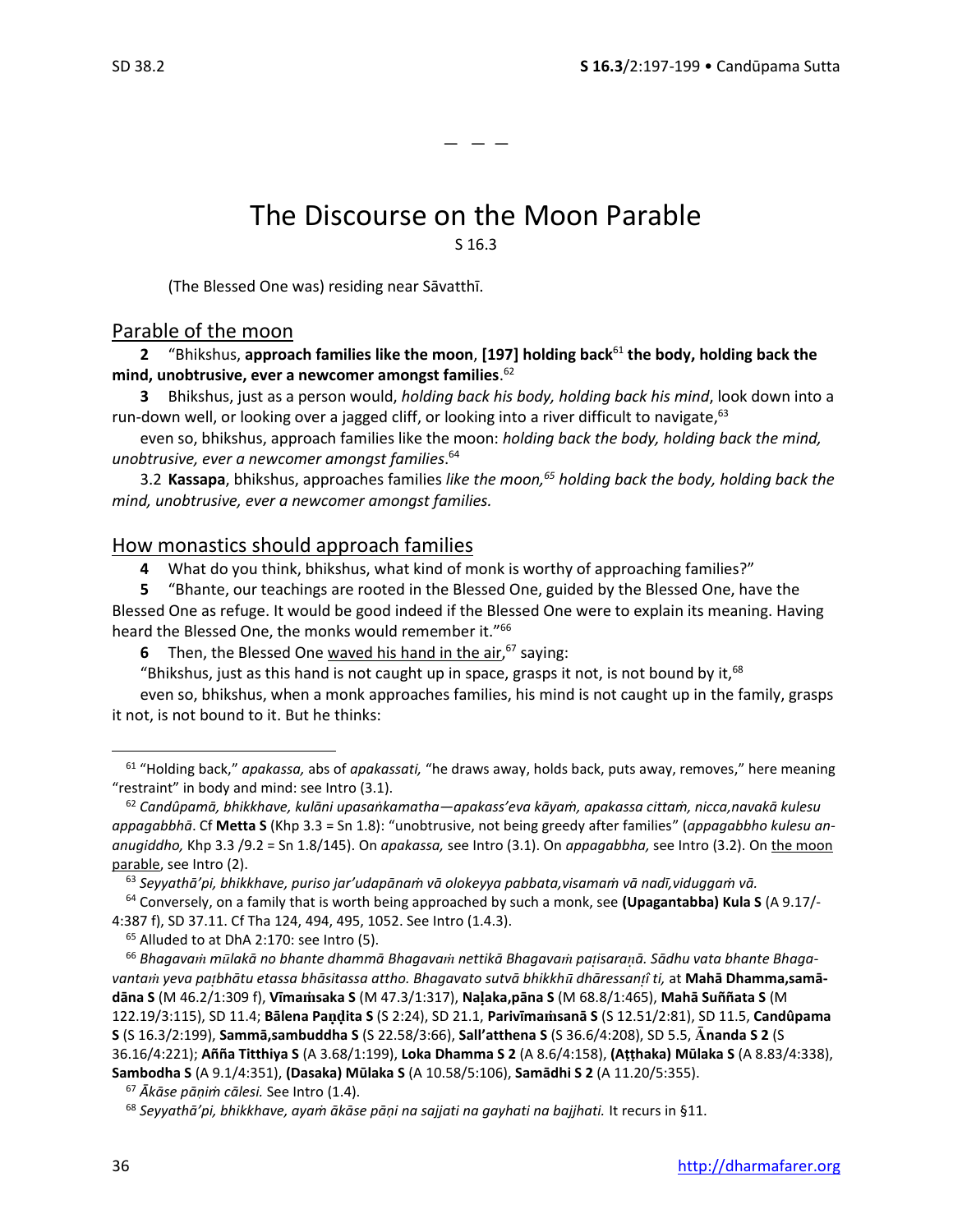'May those desiring gains, obtain them! May those desiring merit, make merit!'<sup>69</sup>

**7** Just as he approves of his own gains, happy with them, he approves of the gains of others, happy with them.

Such a monk, bhikshus, is worthy of approaching families.

7.2 Bhikshus, when Kassapa approaches families, *his mind is not caught up in the family, grasps it not, is not bound to it.* But he thinks:

'May those desiring gains, obtain them! May those desiring merit, make merit!'

**8** Just as he approves of his own gains, happy with them, he approves of the gains of others, happy with them.

**9** Such a monk, bhikshus, is worthy of approaching families.<sup>70</sup> **[199]**

#### Impure teaching

**10** What do you think, bhikshus, how is a monk's Dharma teaching impure and how is his Dharma teaching pure?" 71

**11** "*Bhante, our teachings are rooted in the Blessed One, guided by the Blessed One, has the Blessed One as refuge. It would be good indeed if the Blessed One were to explain its meaning. Having heard the Blessed One, the monks would remember it.*" 72

**12** "Then, listen well, bhikshus, pay careful attention, I will speak."

"Yes, bhante," the bhikshus replied to the Blessed One.

12.2The Blessed One said this:

**13** "Bhikshus, a monk who teaches the Dharma to others with such a thought,

13.2'Oh, let them listen to *my* Dharma [listen to the Dharma *from* me],

and having heard it, be faith-inspired, and being inspired, they would show faith in *me*!' 73

13.3The Dharma teaching of such a monk, bhikshus, is impure.

#### Pure teaching

**14** Bhikshus, a monk who teaches the Dharma to others with such a thought,

'Well-taught is the true teaching [the Dharma] of the Blessed One,

visible here and now, immediate, inviting one to come and see, accessible,

<sup>69</sup> *Labhantu lābha,kāmā, puñña,kāmā karontu puññānîti.* Both F L Woodward (S:W 2:133) and Nyanaponika & Hecker, *Great Disciples of the Buddha,* Boston, 1997:122 f) treat this as a *positive* statement, which makes sense if we read the foll sentence. S:B 664, however, takes it as being *negative*, saying that "this is a self-serving thought" (S:B 779 n274): this is highly improbable. See Intro (1.4.1).

<sup>&</sup>lt;sup>70</sup> This line only in Ce.

<sup>71</sup> *Taṁ kiṁ maññatha, bhikkhave, kathaṁ,rūpassa bhikkhuno aparisuddhā dhamma,desanā hoti, kathaṁ,rūpassa bhikkhuno parisuddhā dhamma,desanā hotîti?*

 $72$  This refrain is a "defilement catcher" for those who only look at the surface of words, thinking that the Sutta or the monks are "mechanically" repeating itself. If we look deeper into what the Sutta is pointing to, what is recorded here is the audience's eagerness to hear out the Buddha rather than expressing any opinion. Anyway, this is also a marker for a rhetorical question, which is followed by an important teaching. It first occurs in §5.

<sup>73</sup> *Aho vata me dhammaṁ suṇeyyuṁ, sutvā ca pana dhammaṁ pasīdeyyuṁ, pasannā ca me pasannā,kāraṁ kareyyun'ti.* Here "show faith (in me)," *pasannā,kāra,* in used in a negative sense: see Intro (3.3). Ee readings often split the word into *passanā kāraṁ,* which is wr.